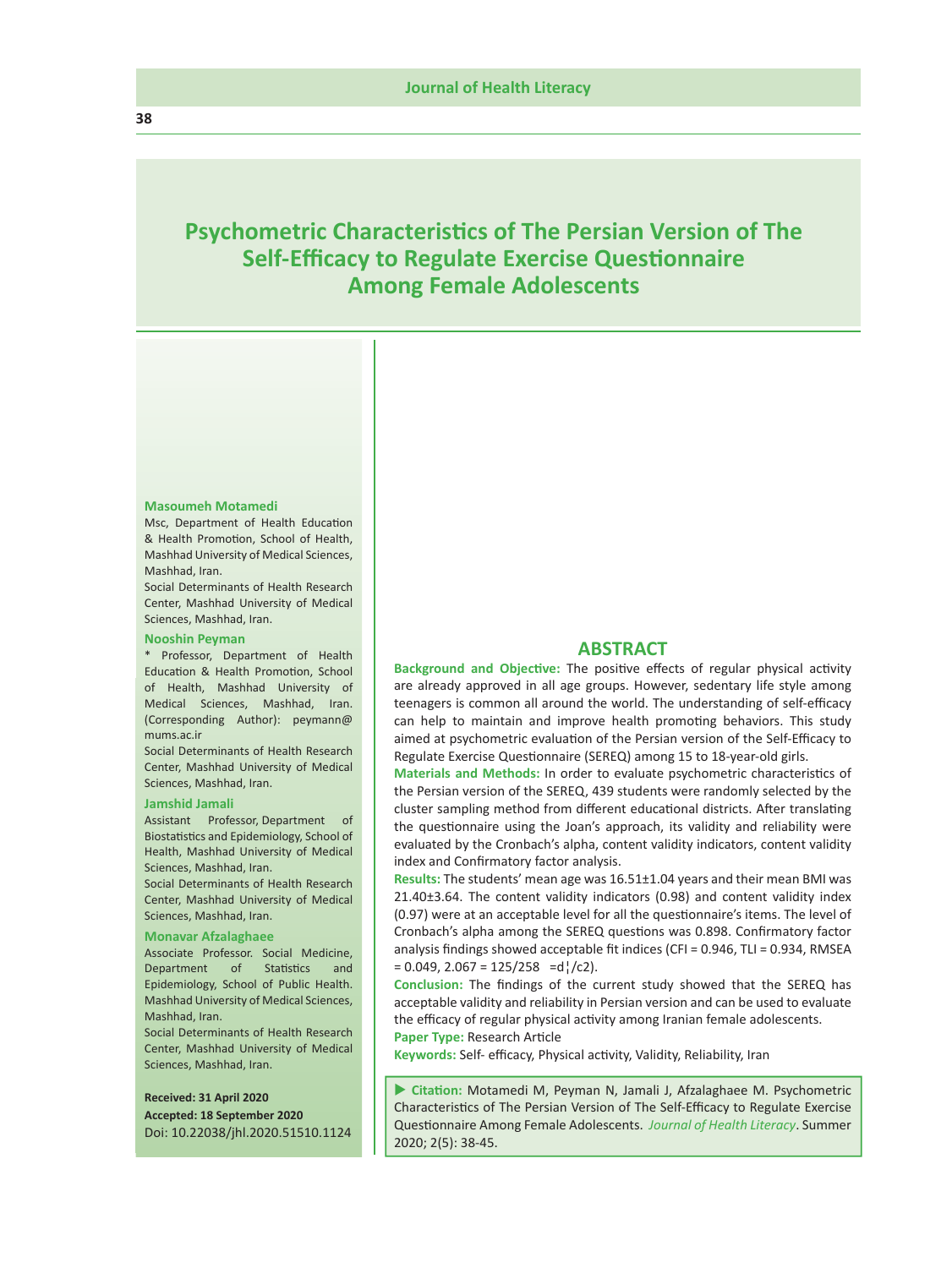# **Introduction**

Self- efficacy or personal performance is a psychosocial concept which was initially introduced by Albert Bandura in 1977(1). It is one of the underlying concepts in the social cognitive theory and is defined as the belief of an individual in his/her capability for successful performance of required behaviors to create reliable resultants(2).

In other words, Self- efficacy is the sense of assurance one experiences following a special act. This concept reflects the level of effort and performance in an individual(1, 3). A man's success requires commitment, training and perseverance which are achieved through self-sufficiency. Selfefficacy specifies how people look at barriers and those with low self-efficiency are easily convinced when encountering problems and quit trying in no time. However, individuals with high self-efficiency overcome the barriers by improving their self-management skills and perseverance and have more control over their work. Therefore the understanding of Self- efficacy can help maintain and improve health-promoting behaviors(4).

In different subgroups of healthy and even unhealthy individuals, researchers have shown that those with higher self-efficiency perform more physical activity; moreover, those interventions focused on promoting Self- efficacy, have experienced greater success in increasing physical activity(5).

The development of beneficial health habits, particularly Self- efficacy for regular physical activity, in childhood and early adolescence is of great importance, as the establishment of healthy habits is much easier in this growth age in comparison to later in life(6, 7). The positive health habits obtained by adolescents can have a prolonged effect on their health, as behaviors which start in adolescence tend to continue into adulthood(7). Adolescence is a unique period

in life and one of the most challenging stages of human growth. In addition to the psychological problems associated with physiological changes in sexual growth, adolescents are also at risk of nutritional deficiencies, physical inactivity and improper health behaviors(8).Therefore, one of the main indicators in the domain of health which requires further consideration is physical activity(9). Although in order to correct the life style some factors such as sex, age and genetics cannot be changed, yet certain cognitive-behavioral factors such as selfefficacy can be considered in the promotion of healthy behaviors(10). In addition, strategies for increasing self-efficiency should be strongly recommended to the community(11). Walker et al. and Van et al. studies showed that healthy behaviors in an individual are associated with his/her self-efficiency(12, 13). Moreover, Safavi et al. study stated that education has a positive effect on the Self- efficacy of physical activity among students(14).

The Self-Efficacy to Regulate Exersice Questionnaire (SEREQ) was introduced to the world in 2006(15). According to the various studies performed by using this questionnaire on general populations, the accuracy, validity and reliability of the English version is wellapproved. Everett et al. in 2009 evaluated the psychometric characteristics of the SEREQ(16). This questionnaire is consisted of 18 questions in English and has been used in Australia. The Cronbach's alpha coefficient of this indicator is reported as 0.95(16). As the Self- efficacy of health promoting behaviors, specially regular physical activity, is of special importance due to the specific characteristics of adolescence, and while the mentioned questionnaire is specifically designed for this sensitive age group, and due to the lack of appropriate means for measurement;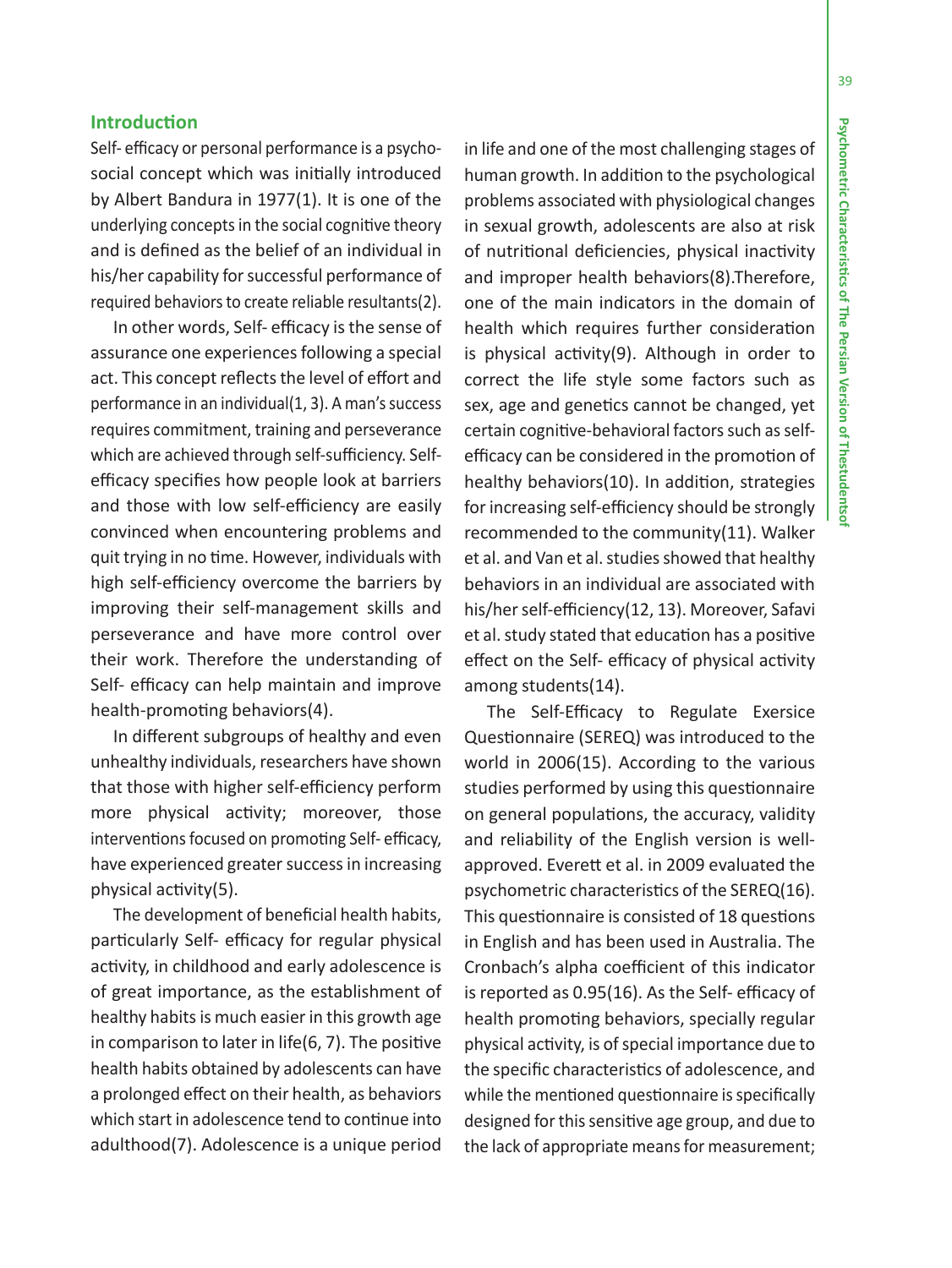the present study was performed with the aim of evaluating the psychometric characteristics of the SEREQ among Iranian adolescents.

# **Methods Sample size and sampling method**

This cross-sectional study was conducted between July 2016 to JULY 2017 on the adolescent students of Chenaran city by the random cluster sampling method.The sampling method was as follows: from among the three education districts of Chenaran city (Golbahar, Golmakan and Chenaran districts), the education district of Chenaran city was randomly selected and all female students in high school were enrolled. In Chenaran city, five public secondary schools were selected for research and four classes from each school and twenty students from each class entered the study.

To assess the sample size, according to the study by Rastegar et al(17), Using the formula for comparing the mean of the variables and considering 95% confidence and an acceptable error of 0.05, approximately 364 people were estimated and for more confidence, the sample size was increased to 400 students and finally 439 students participated in the research.

# $n_1 = \frac{1.96^2 \times s_1^2}{d^2} = \frac{(3.8 \times 4.90^2)}{0.8^2} = 9 \pm \frac{23}{0}.28 = 364.92 \approx 400$

In total 439 questionnaires were completed.  **Instruments**

The demographic data questionnaire included age, weight, parents' occupation and educational level, regular physical activity and the number of hours spent in front of the TV, computer and cell phone. The main study tool was the SEREQ which its English version is consisted of 18 items. We measured exercise self-efficacy using an 18 item exercise self-efficacy (ESE) scale developed by Bandura(15), which has been shown to be a useful measure of exercise beliefs in Korean

adults with chronic diseases(18, 19). Bandura's original statement asked participants to rate how certain they were that they could get themselves to perform their exercise routine regularly(15) and was used for the first time in Iran.

Each item's score is given based on the 5-score Likert scale as 1 to 5 for very high assurance, high assurance, moderate assurance, low and very low assurance, respectively. The total score ranges from 18 to 90 and is classified as follows: poor Self- efficacy (18-35), low Self- efficacy (36- 53), moderate Self- efficacy (54-71) and high Self- efficacy (72-90).

# **Translation of the questionnaire**

In order to standardize the SEREQ, the questions were initially translated into Persian and any errors were corrected by a native English speaker. It was once again translated into English and compared with the original version. Eventually it was translated into Persian and the final evaluation showed that the main concepts are useful to Farsi-speaking adolescents. The questionnaire was then given to 15 experts in public health, health education, biostatistics, nutrition, physical education and educational management to check its content validity. It was then delivered as a pilot to several female students in the 15-18 years age group and the ambiguities in the questions were identified.

# **Validation: Face and content validities**

Cronbach's alpha coefficient was used to determine the reliability of the questionnaire. Cronbach's alpha calculated for self-efficacy to regulate physical activity questionnaire was calculated to be 0.89 . Also, face reliability was determined by completing a questionnaire by 10 female students aged 15-18 in Chenaran within 10 days from the start of the study.

Prior to the study, necessary changes were made in the type of questions and matching options; Then, to determine the validity of the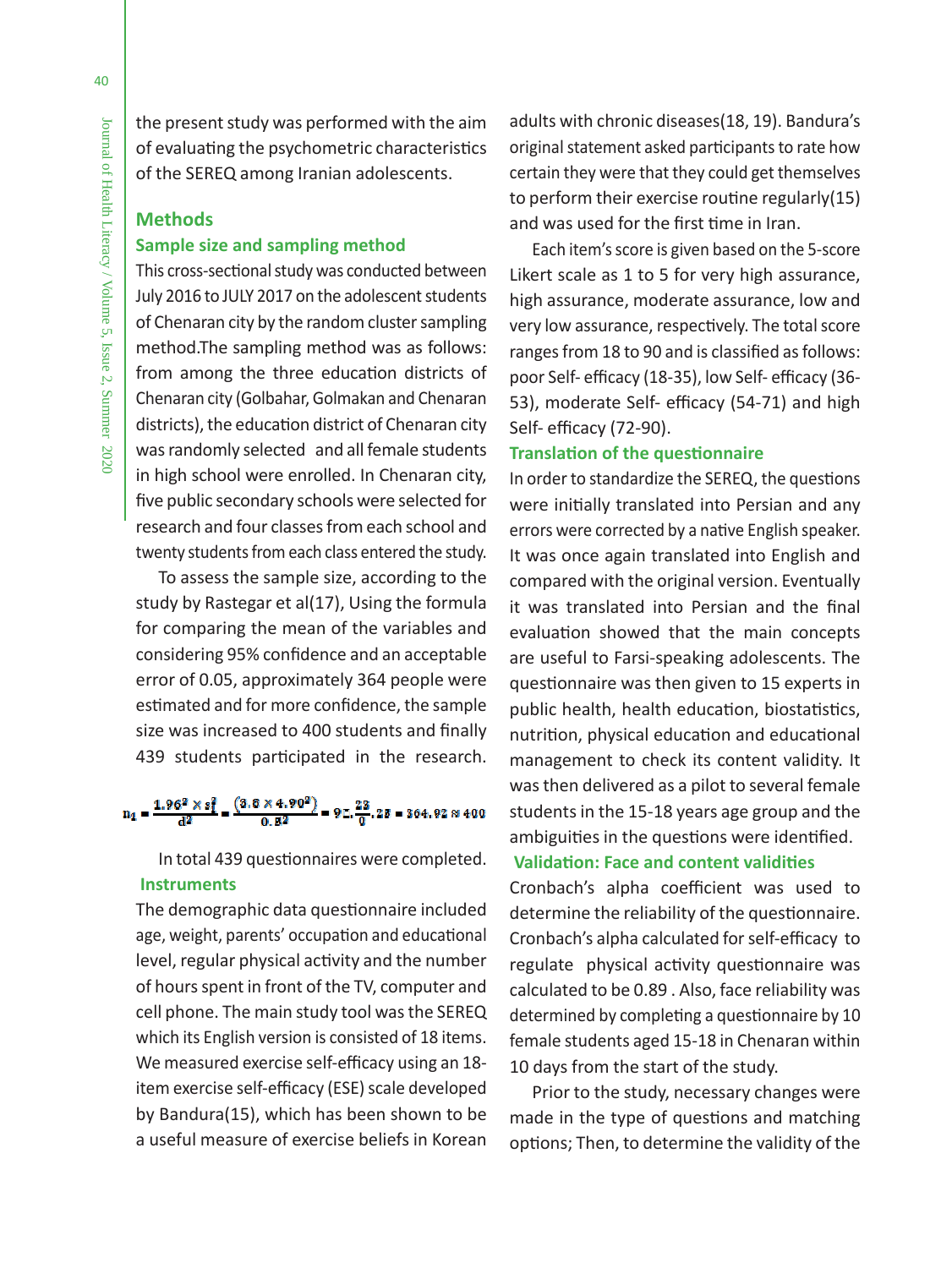content, the self-efficacy to to regulate physical activity questionnaire was sent to 15 professors. 5 professors were nutritionists, 4 were health education specialists, and 6 were educational management specialists.

To evaluate content validity quantitatively, two relative content validity coefficients (CVR) and content validity index (CVI) were used. In order to determine the content validity index in this study, the opinion of experts was determined according to the objectives of the research, regarding the relevance of the questions. Also, the criteria of simplicity and the appropriateness of the clarity of the questions were determined. To determine the validity of the content, experts' opinions on the tool questions were measured based on the three criteria of simplicity and fluency, relevance or specificity, clarity or clarity in a 4-point Likert score of 1-4 for each question, and the content validity index was calculated.. According to the Lawshe table, if CVI is above 79% and CVR is above 49%, it is considered appropriate(20, 21). In the present study, the CVR of the regular physical activity self-efficacy questionnaire was 0.97 and the CVI of this questionnaire was 0.98.

# **Construct validity assessment (Confirmatory factor analysis)**

Confirmatory factor analysis was used to determine the validity of the structure and all goodness-of-fit indices were calculated, which indicated the validity of the questionnaire. Each question in the Physical Activity Self-Efficacy Questionnaire had five options: a) (very low confident), b (slightly confident), c (moderately confident), d (very confident), and e (very much confident). Options from 1 to 5 were scored. The ranking was based on the number of questions in the regular physical activity self-efficacy questionnaire between 18 and 90.

# **Internal validity**

In order to approve the structure's validity,

confirmatory factor analyses was used. A factor load>0.4 is significant and approved(22) .The significance level for results' interpretation was considered as P<0.05.

# **Ethical Considerations**

The inclusion criteria were as follows: 15 to 18-year-old girls in high school who were a resident of Chenaran city, had given an informed consent, had no physiological or other underlying disease. All students who did not fill the questionnaire correctly or experienced an illness interfering with the study protocol were excluded from the study. Participation in this study was entirely voluntary and the questionnaires were anonymous. All collected data were confidential. A participation gift was also given to the participants.

# **Data analyses**

After entering the data into SPSS software version 24, absolute and relative frequency, mean and standard deviation were used to describe the data. Internal consistency assessment between questionnaire questions was calculated using Cronbach's alpha. To analyze the data of the descriptive study, after collecting the information related to each of the research units in coded form, it was entered into SPSS software version 24 and after carefully examining and ensuring the accuracy of the data using descriptive statistics, indices of tendency to center and dispersion and values related to quantitative variables and determining the frequency distribution and percentage related to qualitative variables were determined. Then, to determine the distribution of variables, Kolmogorov-Smirnov test was used and based on the results, appropriate parametric tests for normal variables and non-parametric tests for abnormal variables were used. Confirmatory factor analysis method was used to determine the validity of the structure using Amos software.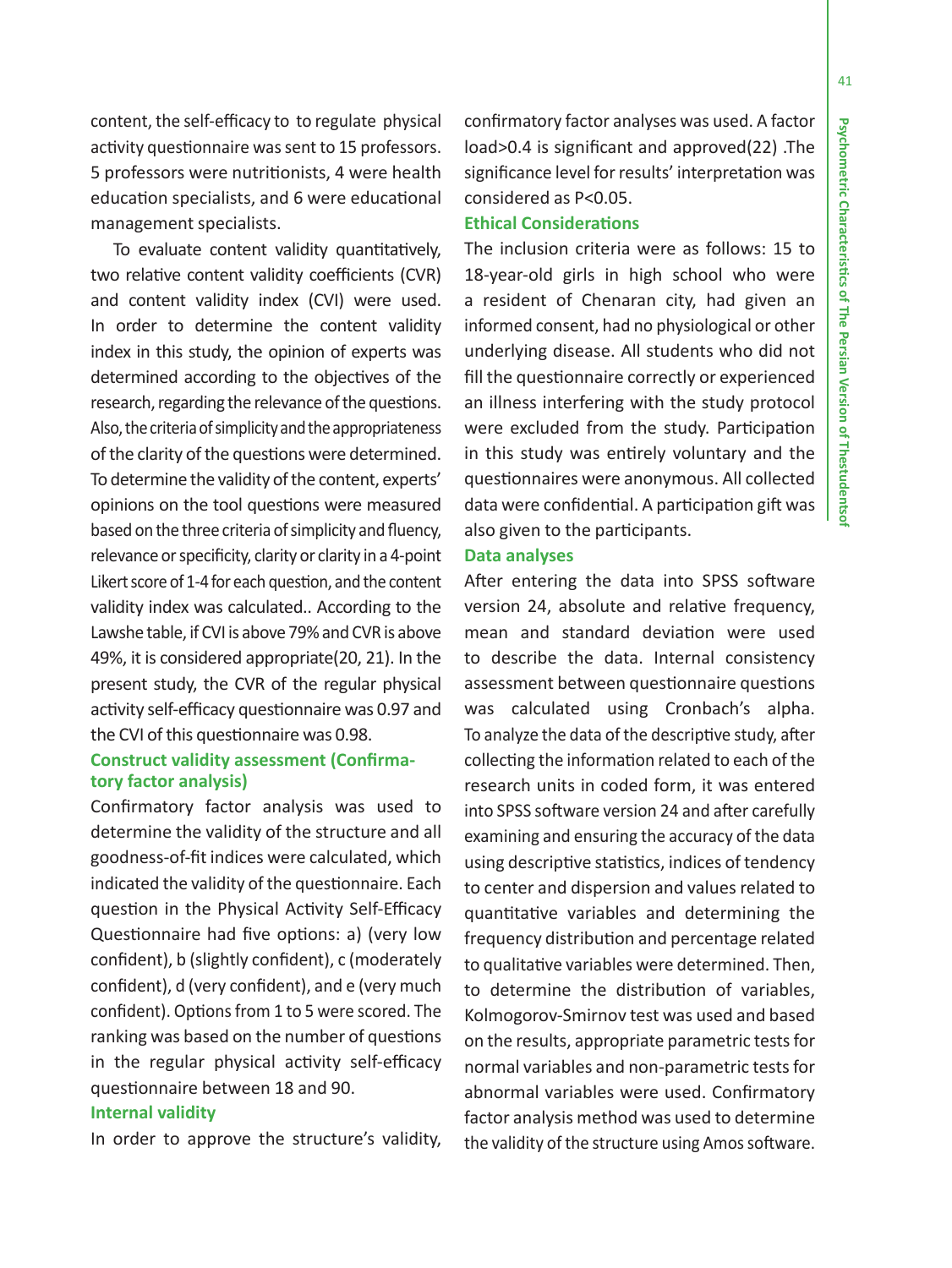# **Results**

The students' mean(SD) age was 16.51±1.04 years and the mean (SD) BMI was 21.40±3.64. The demographic characteristics of the studied population are summarized in Table 1. The mean(SD) Self- efficacy for physical activity score was 45.79±13.42; it was poor in 21.2% (n=93), low in 51.3% (n=233), moderate in 21.1% (n=93) and high in 4.6% (n=20). The response rate of the questionnaire was 2.5. The results showed that the self-efficacy to regular physical activity questionnaire is a valid and reliable tool. Cronbach's alpha coefficient calculated to be 0.89. CVR of the self-efficacy to regular physical activity questionnaire was 0.97 and the CVI of this questionnaire was 0.98

# **Table 1. Demographic characteristics of the studied population**

|                           | <b>Variable</b>                    | No. (%)    |
|---------------------------|------------------------------------|------------|
| Father's                  | Self-employed                      | 395 (90.0) |
| occupation                | Government-employee                | 44 (10.0)  |
|                           | Illiterate to elementary<br>school | 145 (33.0) |
| Father's<br>education     | Guidance school to<br>diploma      | 247 (56.3) |
|                           | Over diploma                       | 47 (10.7)  |
| Mother's                  | Housewife                          | 389 (88.6) |
| occupation                | Employed                           | 50 (11.4)  |
| Mother's<br>education     | Illiterate to elementary<br>school | 199 (45.3) |
|                           | Guidance school to<br>diploma      | 210 (47.8) |
|                           | Over diploma                       | 30(6.8)    |
| Regular physical          | Yes                                | 104 (23.7) |
| activity                  | <b>No</b>                          | 335 (76.3) |
| TV watching               | $\geq 2$ hrs                       | 391 (89.1) |
| and work on a<br>computer | <2 hrs                             | 48 (10.9)  |
|                           | Underweight                        | 28(6.6)    |
| Body mass index           | Normal                             | 263 (59.9) |
|                           | Overweight                         | 125 (28.3) |
|                           | Obese                              | 23(5.2)    |

### **Table 2. Goodness of fit indices before adjustment**

| <b>RMSEA</b> | <b>AGFI</b> | <b>CFI</b> | TLI | $x^2/df$              |
|--------------|-------------|------------|-----|-----------------------|
| 0.074        | 0.859       | 0.869      |     | $0.852$ 3.411-460.135 |

# **Table 3. Goodness of fit indices after adjustment**

| <b>RMSEA</b> | <b>AGFI</b> | CFI   | ГLI   | /df               |
|--------------|-------------|-------|-------|-------------------|
|              |             | 0.946 | 0.934 | $'$ 2.067-258.125 |



# **Fig 1. Confirmatory factor analysis results are displayed before inserting the corrections.**



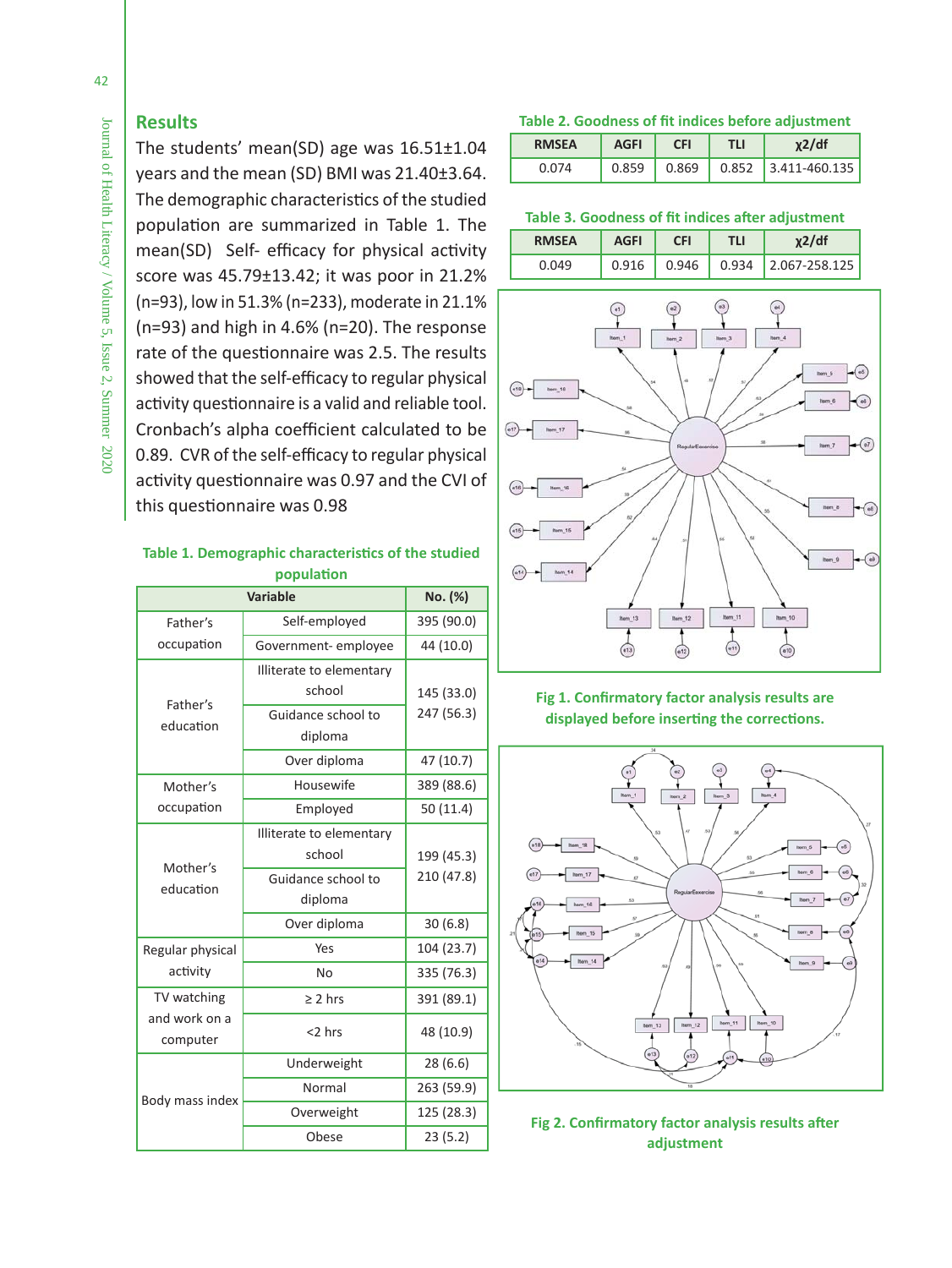43

The model goodness of fit index (GFI) indicated lack of model's fit before the adjustment. After adjustment (Fig 2) the validity of the SEREQ was approved.

From the total of fit statistics, 5 fit indices, respectively, root mean square error of approximation (Adjusted goodness of fit index, Goodness of Fit Index), Tucker index Lewis (Tucker-Lewis index) and χ2 were measured in this model. The non-significance of chi-square is an indication of the value, because the confirmation of the null hypothesis was considered. The closer the two AGFI and GFI indices are to each other, the more they show the full fit of the model, and the low of the RMSEA = 0.04 index indicates the suitability of the model (Table 3). The closer it is to zero, the more desirable it is and the values less than 0.1 are good indicators of fit.From the sum of the fit indicators, it can be seen that the data are in complete agreement with the assumed model and the conceptual model (Figure 2) is verifiable. In other words, the data were strong enough to validate the regular physical activity self-efficacy questionnaire using confirmatory factor analysis

# **Discussion**

The aim of the present study was to assess the validity and reliability of the questionnaire for evaluating SEREQ among adolescents in Iran. It was the first attempt on the localization (indigenization) of this tool, and regarding the number of questions on the different aspects of physical activity self-efficiency, it did not differ from the original version. The questionnaire can be simply used and completed by 15 to 18-year-old adolescents in schools or healthcare centers. As the results showed that for all the questionnaire's items the values of Content Validity Indicators and Content Ratio Index are at acceptable levels. The level of Chronbach's

alpha was 0.898 among the questions of the SEREQ and all goodness of fit indicators in the confirmatory factor analyses was at an acceptable level. similar to the present study,YunHee Shin (18) showed that Korean adults with chronic diseases had relatively low exercise self-efficacy and Exercise self-efficacy was significantly correlated with gender, education, regular exercise, and frequency of exercise. The exercise self-efficacy scale was shown to be a useful measure of exercise beliefs of Korean adults with chronic diseases. Also Bronwyn Everett(16) calculated the internal consistency of the total 18-item scale 0.95, and number of factors of the items was subjected to exploratory factor analysis. Based on Everett's study the Kaiser-Meyer-Olkin Measure of Sampling Adequacy was 0.90 , indicating a "marvellous" level of inter-correlation among the items. This result was consistent with Bartlett's test of sphericity, which showed that the correlations between the items were sufficient to perform factor analysis.

As the results show, most students (76.3%) were not used to regular physical activity and spent over 2 hours a day in front of the television, on the computer or with a cell phone (89.1%). In accordance to these findings Piraste et al. study(23) showed that physical activity has decreased significantly among Iranian teenagers, more significantly among girls. Moreover, Taymooria and Lubans(24) study conducted in Iran showed that only 36% of teenage girls perform physical activity. The studied cases lived in a small district and mostly had a sedentary life style due to cultural restrictions.

Moreover, the findings of the current study showed that SEREQ is low among 15 to 18-yearold girls in Chenaran. One main reason is the unfamiliarity of the students, their parents and teachers with the concept and strategies of selfefficiency. Moreover, lack of time, lack of social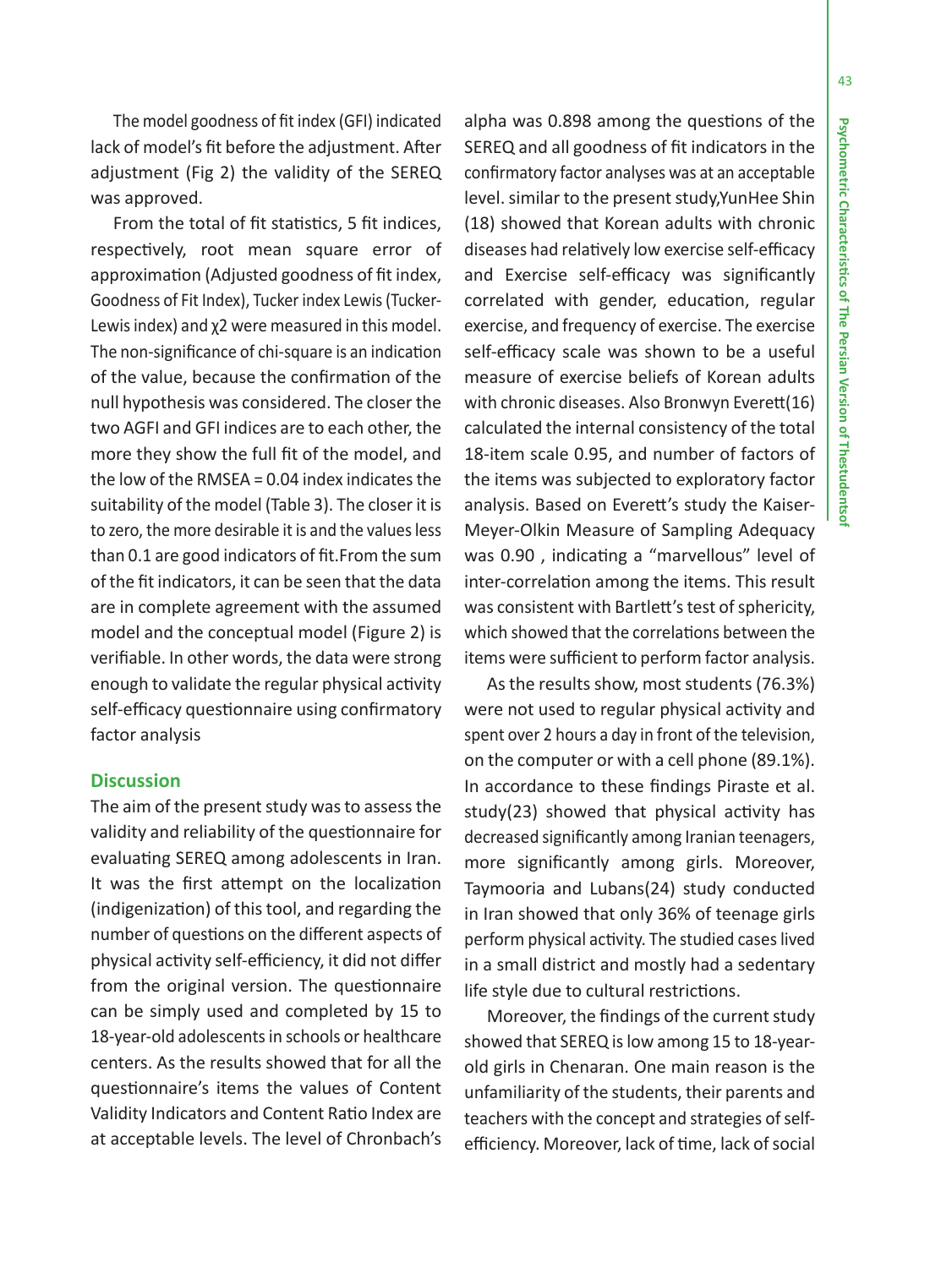support, laziness, indifference, not believing in physical activity and low self-efficiency, lack of suitable sports facilities and sites and being busy with education and work were the most common obstacles in such cases. In general, the results of the current study showed that physical activity self-efficiency is low among the adolescents in Chenaran while a sedentary life style is alarmingly common. In addition, students with an abnormal BMI (slim, overweight and obese) account for a high percentage . With understanding of the strategies of self-efficiency we can take effective steps towards the establishment of healthy behaviors in adolescents. Health habits and patterns are mostly formed in adolescence and thus correct health behaviors in such ages affect health and wellbeing in the coming years; and as schools have a major role in transmitting healthy or unhealthy habits, therefore the necessity of providing educational programs based on selfefficiency patterns aimed at changing health habits and patterns is highly essential.

This study similar to many others had certain limitations. Completing the questionnaire by students was done during their final school exams which might have affected their responses. On the other hand, only 15 to 18-year-old female students from governmental urban schools completed the questionnaire. It is recommended that a similar study is conducted on nongovernmental and rural schools, those in the 10-14-year age group, on male students and high-risk groups. Unfortunately one of the main limitations was the unavailability of a similar study in adolescents which restricted possible comparisons. It highlights the necessity for further studies in this respect. Furthermore, students with overweight or obesity and those with a lower socio-economic status were not willing to fill the questionnaire due to their inappropriate physical condition whom were eventually encouraged and convinced by the researcher, yet highly time-consuming. Finally, other aspects of validity, such as convergent and divergent validity, need to be explored for the Iranian version.

In order to use this questionnaire in future studies, assessment of its validity and reliability is recommended to be done according to the population characteristics. Among the strong points of this study Observation of the main recommended steps based on valid references for the indigenization process and assurance of the cultural alignment of the scale.

The exercise self-efficacy scale used in this study is a reliable and valid measure, and appropriate for use in an Iranian female student population of 15-18 years old. Further testing of this scale with other populations will be needed in assessing not only external validity for different populations, but also the predictive utility of the scale to assess the capacity to initiate and sustain regular physical activity forever. Use of this scale in future research may provide important insights into the dynamics of self-management of regular physical activity, resulting in improved outcomes for individuals.

# **Acknowledgments**

This paper was derived from a Master of Science thesis (No: 950932). The authors would like to thank the Vice Chancellor of Research of Mashhad University of Medical Sciences, the Office of Education of Khorasan Razavi province, the chief and nutritional and physical education experts of Chenaran Office of Education, principals and parents' councils of Chenaran high schools for girls, head of Chenaran Healthcare Network and all students participating in this study.

## **References**

1. Bandura A. Health promotion by social cognitive means. Health education & behavior. 2004;31(2):143-64. https://doi.org/10.1177/1090198104263660 PMid:15090118